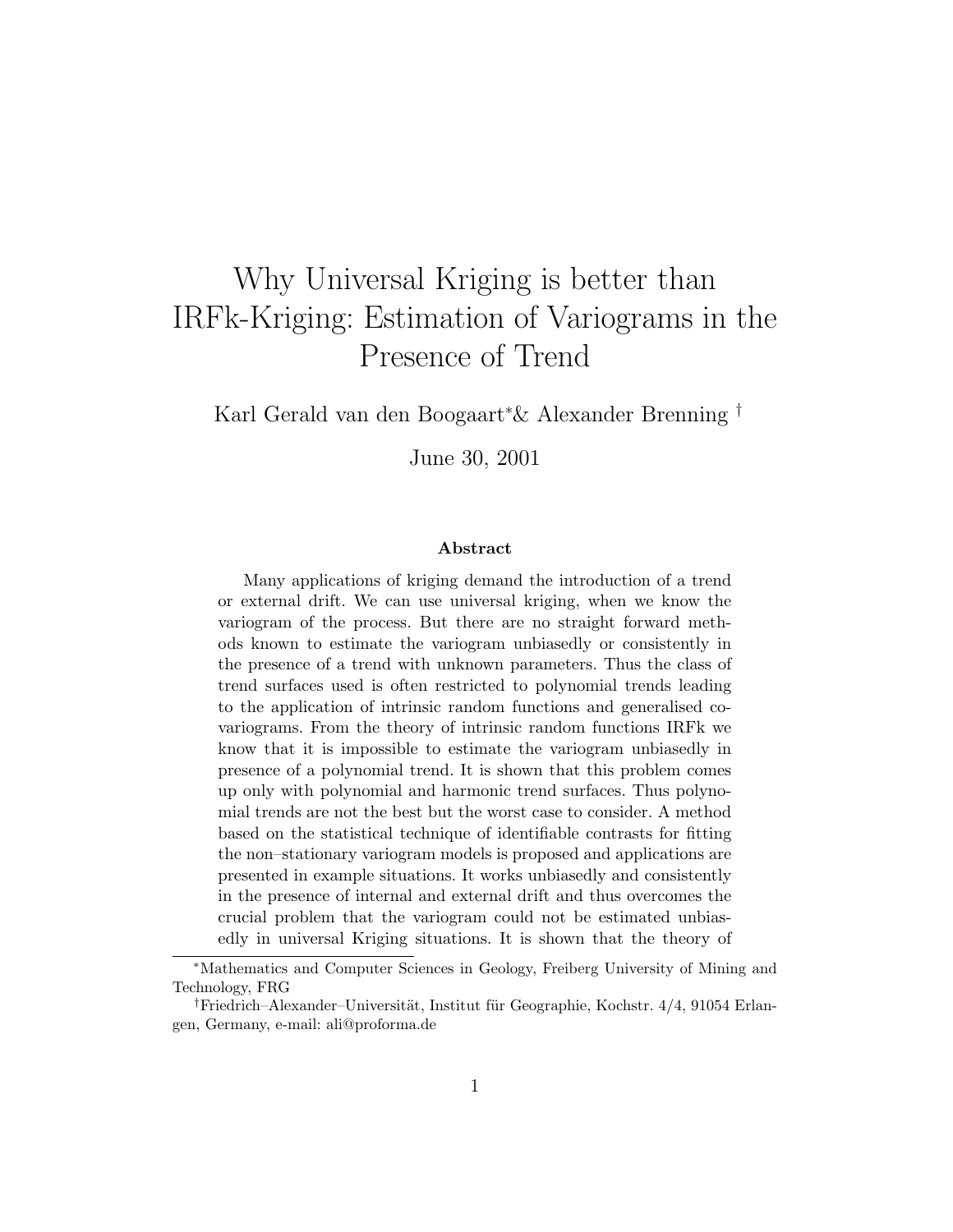generalised covariograms and generalised variograms can be further generalised to all sorts of trend surfaces and gets more simple rather than more difficult when we do this.

### 1 Introduction

The estimation of the variogram is the crucial part of a geostatistical analysis. Especially in the presence of internal or external trend no universal techniques to estimate the variogram are known. The simple approach to remove the trend by some filtering and to estimate the empirical variogram from these filtered data in the usual way leads to a biased estimate and is therefore blamed in many textbooks about kriging [Cressie 1993][Chil`es&Delfiner 1999][Goovaerts 1997][Wackernagel 1998]. A modified procedure leading to unbiased estimates along with some theory on identifiability of the variogram is given here.

### 2 Notation

Let  $Z(\mathbf{s})$  denote a random field and  $\mathbf{s}_1, \ldots, \mathbf{s}_n$  the locations of our observations of this random field. As usual for universal kriging we assume that the random field consists of the additive superposition of a second order stationary random field  $Y(x)$  with mean zero and a deterministic trend  $\beta^t f(s)$ with a known function  $\mathbf{f}: S \to \mathbb{R}^d$ ,  $\mathbf{f}(\mathbf{s}) = (f_i(\mathbf{s}))_{i=1,\dots,d}$  and an unknown parameter vector  $\beta \in \mathbb{R}^d$ :

$$
Z(\mathbf{x}) = Y(\mathbf{x}) + \beta^t \mathbf{f}(\mathbf{s})
$$

For simplification in practical applications let us assume  $f_1(\mathbf{s}) \equiv 1$ , i.e. the trend contains an unknown overall mean. Using this assumption we can develop the whole theory in terms of the more useful variograms instead of covariograms. Let

$$
c(\mathbf{h}) := \mathbf{cov}(Y(\mathbf{x}), Y(\mathbf{x} + \mathbf{h}))
$$

$$
\gamma(\mathbf{h}) := \text{var}\left[ (Y(\mathbf{x}) - Y(\mathbf{x} + \mathbf{h}))^{2} \right] = c(0) - c(\mathbf{h})
$$

denote covariogram and the variogram of  $Y(\mathbf{x})$ , respectively. It is very important to estimate the variogram  $\gamma$  well, since it is instrumental to calculate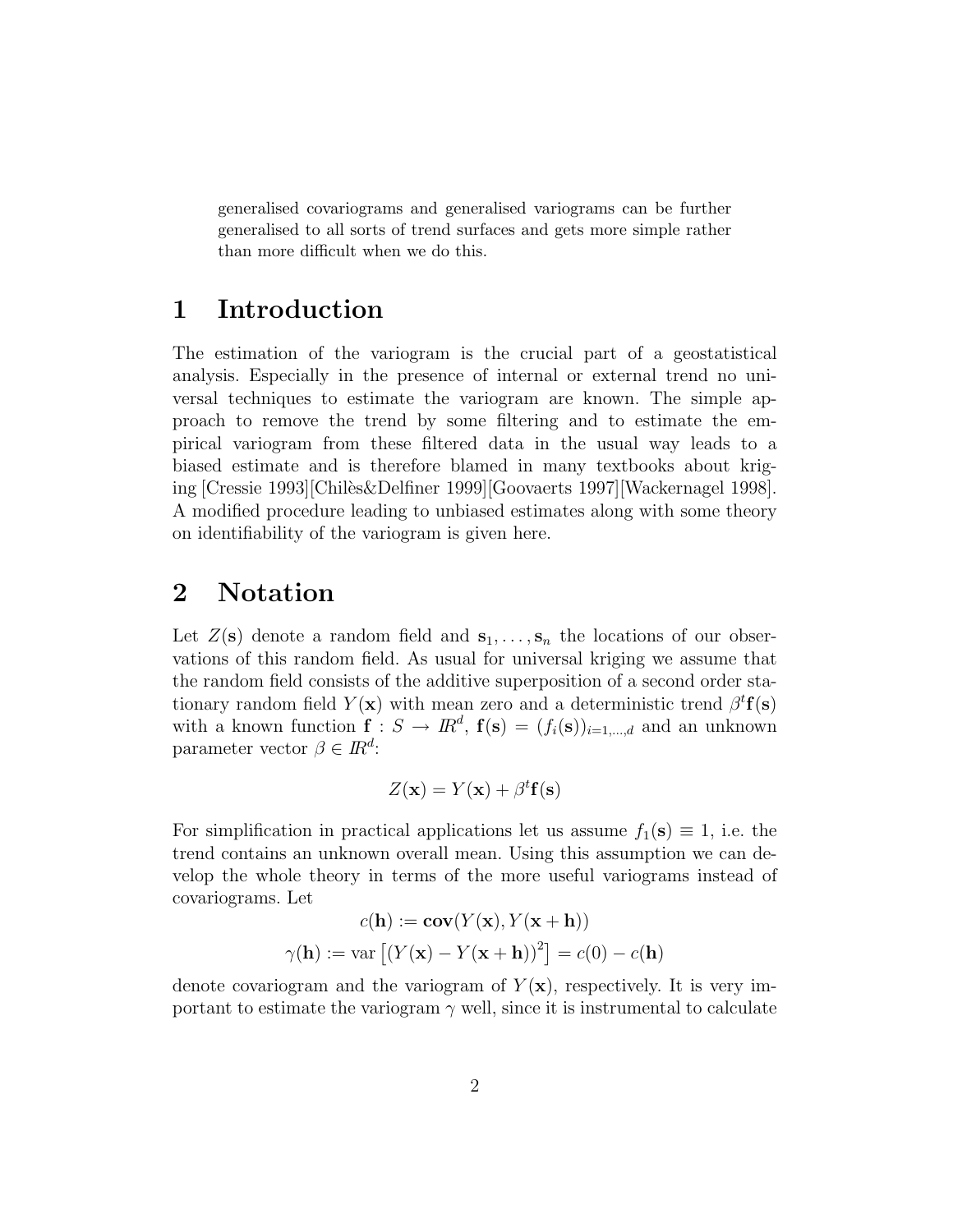the universal kriging prediction for  $Z(\mathbf{s})$  given by

$$
\hat{Z}(\mathbf{s}) = \left(\begin{array}{c} \mathbf{z} \\ \mathbb{O}_d \end{array}\right)^t \left(\begin{array}{cc} \boldsymbol{\Gamma} & \boldsymbol{\mathrm{F}} \\ \boldsymbol{\mathrm{F}}^t & \mathbb{O}_{d \times d} \end{array}\right)^{-1} \left(\begin{array}{c} \boldsymbol{\gamma}(\mathbf{s}) \\ \mathbf{f}(\mathbf{s}) \end{array}\right)
$$

with following notations used throughout this contribution:

$$
\mathbf{z} = (Z(\mathbf{s}_k))_{k=1,\dots,n} \in \mathbb{R}^n
$$
  
\n
$$
\mathbf{F} = (f_i(\mathbf{s}_k))_{k=1,\dots,n, i=1,\dots,d} \in \mathbb{R}^{n \times d}
$$
  
\n
$$
\mathbf{\Gamma} = (\gamma(\mathbf{s}_k - \mathbf{s}_l))_{k=1,\dots,n, l=1,\dots,n} \in \mathbb{R}^{n \times n}
$$
  
\n
$$
\mathbf{C} = (c(\mathbf{s}_k - \mathbf{s}_l))_{k=1,\dots,n, l=1,\dots,n} \in \mathbb{R}^{n \times n}
$$
  
\n
$$
\mathbb{O}_d := (0)_{i=1,\dots,d} \in \mathbb{R}^d
$$
  
\n
$$
\mathbb{O}_{d \times d} := (0)_{i=1,\dots,d, j=1,\dots,d} \in \mathbb{R}^{d \times d}
$$
  
\n
$$
\gamma(\mathbf{s}) := (\gamma(\mathbf{s} - \mathbf{s}_\mathbf{k})_{k=1,\dots,n}) \in \mathbb{R}^n
$$
  
\nand  
\n
$$
\mathbf{y} = (Y(\mathbf{s}_k))_{k=1,\dots,n} \in \mathbb{R}^n
$$

### 3 Discussion in the literature

Various methods have be discussed in the literature to estimate  $\gamma$  or to work around this problem. One could think of a simple approach: Estimate  $\beta$ , remove the trend and estimate the variogram from the residuals. However, we can find warnings that this approach is wrong since it leads to a biased estimation and largely depends on the method of estimation of  $\beta$  (see [Cressie 1993], [Chiles & Delfiner 1999], [Goovaerts 1997]). The same warning is given for a variogram estimated from reestimated residuals based on the estimated variogram.

The idea to remove the trend, to do ordinary kriging for the residuals and to add the trend surface afterwards given in [Goovaerts 1997] solves the problem in so far it only needs the variogram of the residuals, which can be estimated from the residuals, but curing this problem we get the side-effect of loosing the crucial assumption of stationarity, since the residuals are in general not stationary.

For translation invariant trend models, especially for polynomial trend functions, we can replace the variogram by the generalised covariogram of an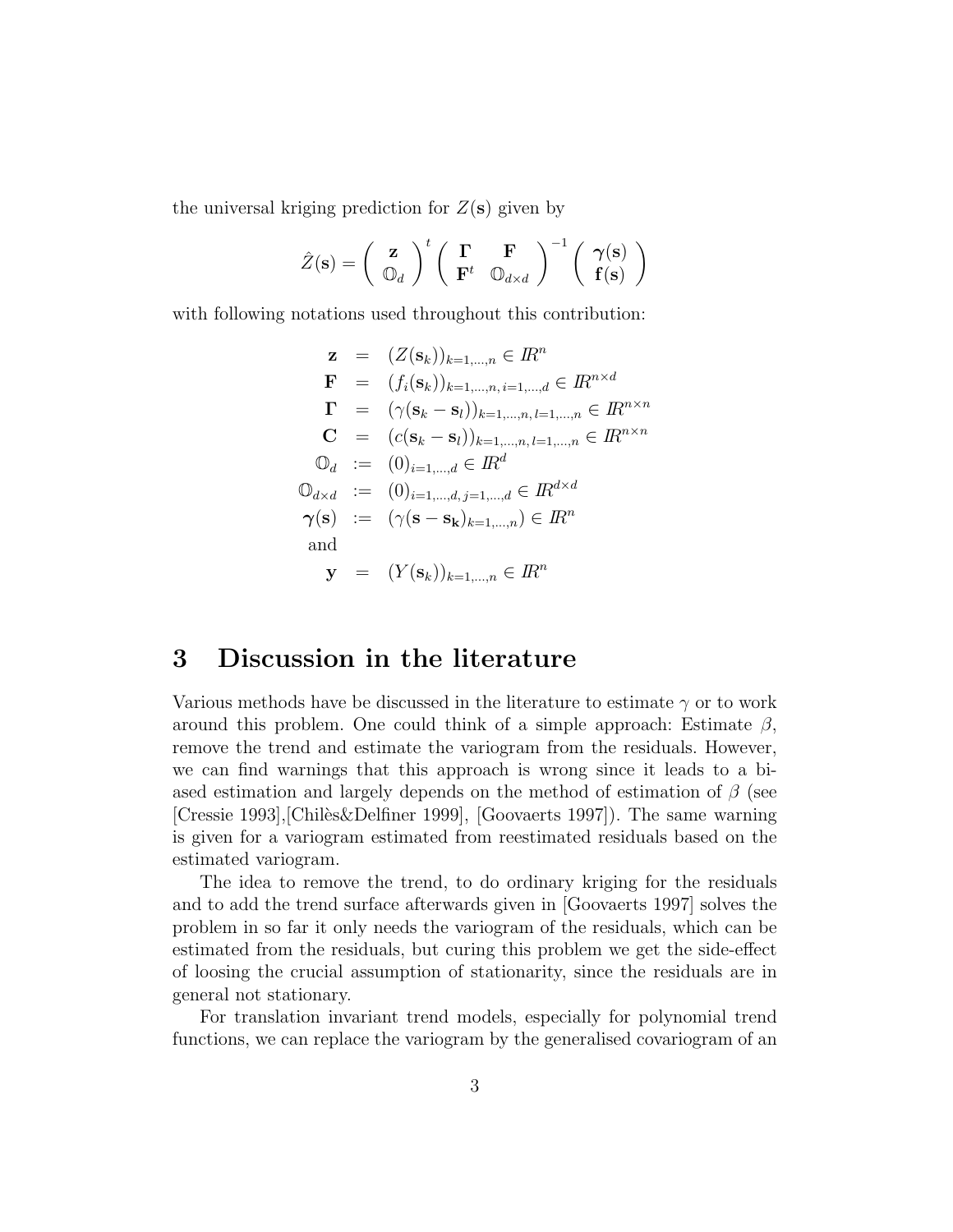intrinsic random function  $\text{[Cressie 1993]}$  $\text{[Chilès}\&\text{Delfiner 1999]}$ . These functions can be estimated from the data. The problems of this approach are the difficult handling of generalised covariograms, which are defined as equivalence classes of functions, and the limitation to special trend surfaces.

Another alternative is to estimate the variogram from pairs uneffected by the trend [Goovaerts 1997]. Then the limitation is given by the difficulty for the user of the method to find such pairs.

The general ideas of ML (maximum likelihood) or REML (restricted maximum likelihood) can be easily applied to any trend. However we would need distributional assumptions and can only estimate the parameters of the model and not empirical variograms.

An alternate approach based on the method of moments is given in this paper.

### 4 Comparison of empirical and theoretical residual variogram

The central idea of this approach is to look at the relationship of the covariance structure of arbitrary residuals and the covariance structure of Y and Z. With F given in section 2 define:

$$
\mathbf{P} = 1 - \mathbf{F}(\mathbf{F}^t \mathbf{F})^{-1} \mathbf{F}^t
$$

The matrix **P** satisfies  $PF = 0$ , and additionally  $P^2 = P = P^t$ . It is emphasised that all conclusions given in the next section hold for any matrix P with the property  $\mathbf{PF} = 0$ . The most important corollary of  $\mathbf{PF} = 0$  is :

$$
\mathbf{Pz} = \mathbf{P}(\mathbf{y} + \mathbf{F}\beta) = \mathbf{Py}
$$

and thus

$$
E[\mathbf{P} \mathbf{z}] = \mathbf{P} E[y] = \mathbf{P} 0 = 0 \tag{1}
$$

We can use it to calculate the variance–covariance matrix of  $Pz$ 

$$
Var(Pz) = PVar(y)Pt = PCPt = -PTPt
$$
 (2)

since  $\mathbf{P}\Gamma\mathbf{P}^t = \mathbf{P}(c(0)\mathbb{I}_{n\times n} - \mathbf{C})\mathbf{P}^t = -\mathbf{P}\mathbf{C}\mathbf{P}^t$  due to  $f_1(\mathbf{s}) \equiv 1$ . From eq. (1) and (2) it follows:

$$
\mathrm{E}[{\mathbf{P}\mathbf{z}\mathbf{z}^t\mathbf{P}^t}] = -\mathbf{P}\Gamma\mathbf{P}^t
$$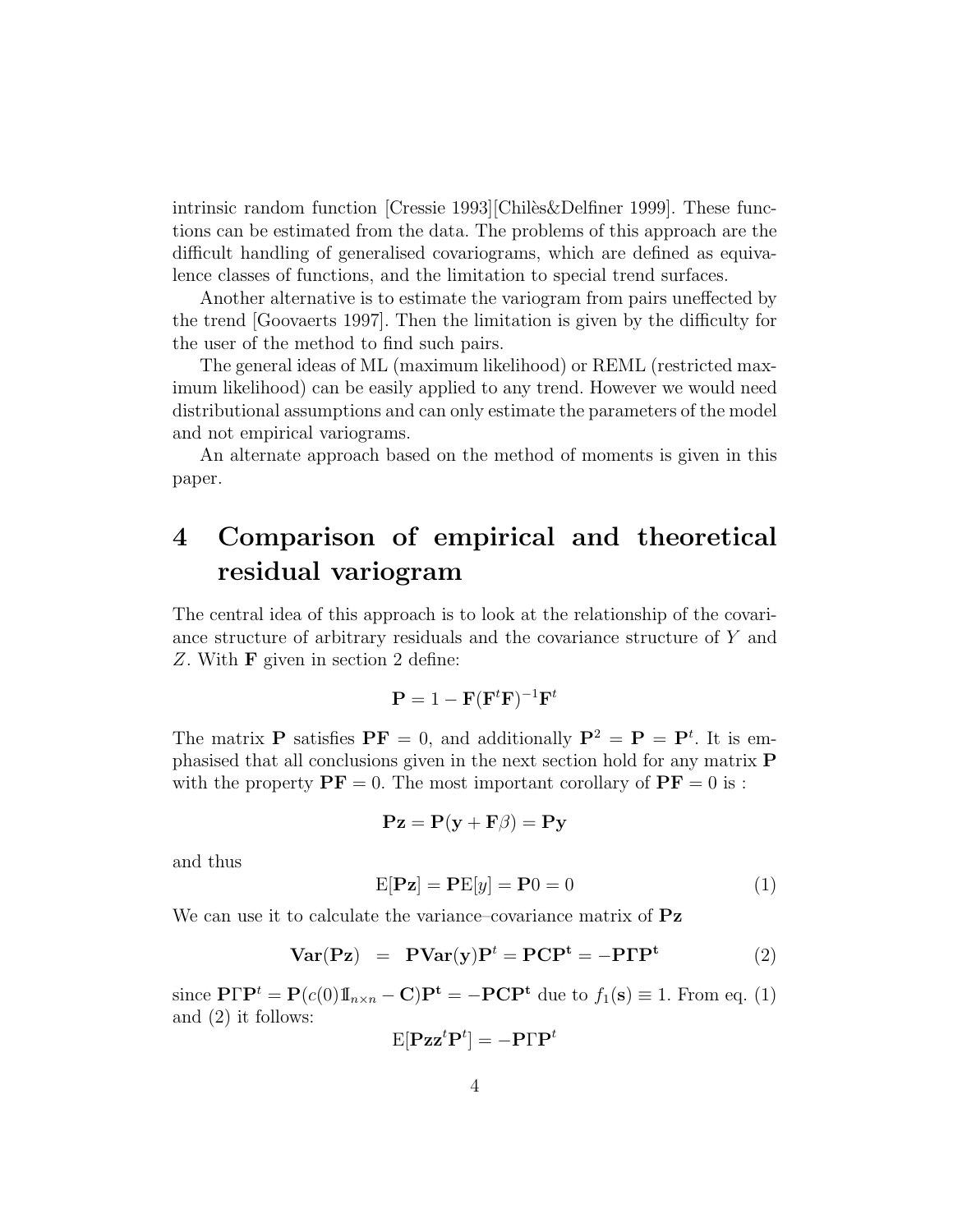Thus it could be a good idea to minimise the squared difference of  $Pzz^tP^t$ and  $-{\bf P}\Gamma {\bf P}^t$  to estimate the variogram. It follows from the general principle of minimum contrast estimators,[Witting 1995].

Let  $\gamma_{\theta}(\mathbf{h}), \theta \in \mathbb{R}^p$ , denote a variogram model, which is pointwise two times partially differentiable in  $\theta$ , and let

$$
\Gamma(\theta) = (\gamma_{\theta}(\mathbf{s}_k - \mathbf{s}_l))_{k=1,\dots,n, l=1,\dots,n} \in I\!R^{n \times n}
$$

An estimation for the parameter  $\theta$  is defined in the following way:

$$
\hat{\theta} = \underset{\theta}{\text{argmin}} \|\mathbf{Pzz}^t \mathbf{P}^t + \mathbf{P}\Gamma(\theta)\mathbf{P}^t\|^2 \text{ with } \|(a_{ij})\|^2 := \sum_{ij} a_{ij}^2 \tag{3}
$$

Later we will show that this is an estimation with good properties.

### 5 Derivatives of the objective function

For further considerations we need the derivatives of the objective function  $\|\mathbf{P}\mathbf{z}\mathbf{z}^t\mathbf{P}^t + \mathbf{P}\Gamma(\theta)\mathbf{P}^t\|^2$ , which will help to proof the properties of the estimator and to calculate the estimate  $\hat{\theta}$  for  $\theta$ .

$$
\frac{d}{d\theta} \|\mathbf{P} \mathbf{z} \mathbf{z}^{t} \mathbf{P}^{t} + \mathbf{P} \Gamma(\theta) \mathbf{P}^{t} \|^{2} =
$$
\n
$$
= \frac{d}{d\theta} \text{tr} \left[ (\mathbf{P} \mathbf{z} \mathbf{z}^{t} \mathbf{P}^{t} + \mathbf{P} \Gamma(\theta) \mathbf{P}^{t})^{t} (\mathbf{P} \mathbf{z} \mathbf{z}^{t} \mathbf{P}^{t} + \mathbf{P} \Gamma(\theta) \mathbf{P}^{t}) \right] =
$$
\n
$$
= \frac{d}{d\theta} \text{tr} \left[ \mathbf{P} \mathbf{z} \mathbf{z}^{t} \mathbf{P}^{t} \mathbf{P} \mathbf{z} \mathbf{z}^{t} \mathbf{P}^{t} + \mathbf{P} \mathbf{z} \mathbf{z}^{t} \mathbf{P}^{t} \mathbf{P} \Gamma(\theta) \mathbf{P}^{t} + \mathbf{P} \Gamma(\theta) \mathbf{P}^{t} \mathbf{P} \mathbf{z} \mathbf{z}^{t} \mathbf{P}^{t} + (\mathbf{P} \Gamma(\theta) \mathbf{P}^{t})^{2} \right]
$$
\n
$$
= \left[ 2 \text{tr} \left( (\mathbf{P} \Gamma(\theta) \mathbf{P}^{t} + \mathbf{P} \mathbf{z} \mathbf{z}^{t} \mathbf{P}^{t}) \mathbf{P} \frac{d\Gamma(\theta)}{d\theta_{m}} \mathbf{P}^{t} \right) \right]_{m=1,...,p}
$$
\n
$$
= \frac{d^{2}}{d\theta^{2}} \|\mathbf{P} \mathbf{z} \mathbf{z}^{t} \mathbf{P}^{t} + \mathbf{P} \Gamma(\theta) \mathbf{P}^{t} \|^2 =
$$
\n
$$
= \frac{d}{d\theta} \left[ 2 \text{tr} \left( (\Gamma(\theta) + \mathbf{z} \mathbf{z}^{t}) \mathbf{P} \frac{d\Gamma(\theta)}{d\theta_{m}} \mathbf{P}^{t} \right) \right]_{m=1,...,p}
$$
\n
$$
= \left[ 2 \text{tr} \left( (\Gamma(\theta) + \mathbf{z} \mathbf{z}^{
$$

−Γ can be replaced by any matrix C representing a generalised covariogram.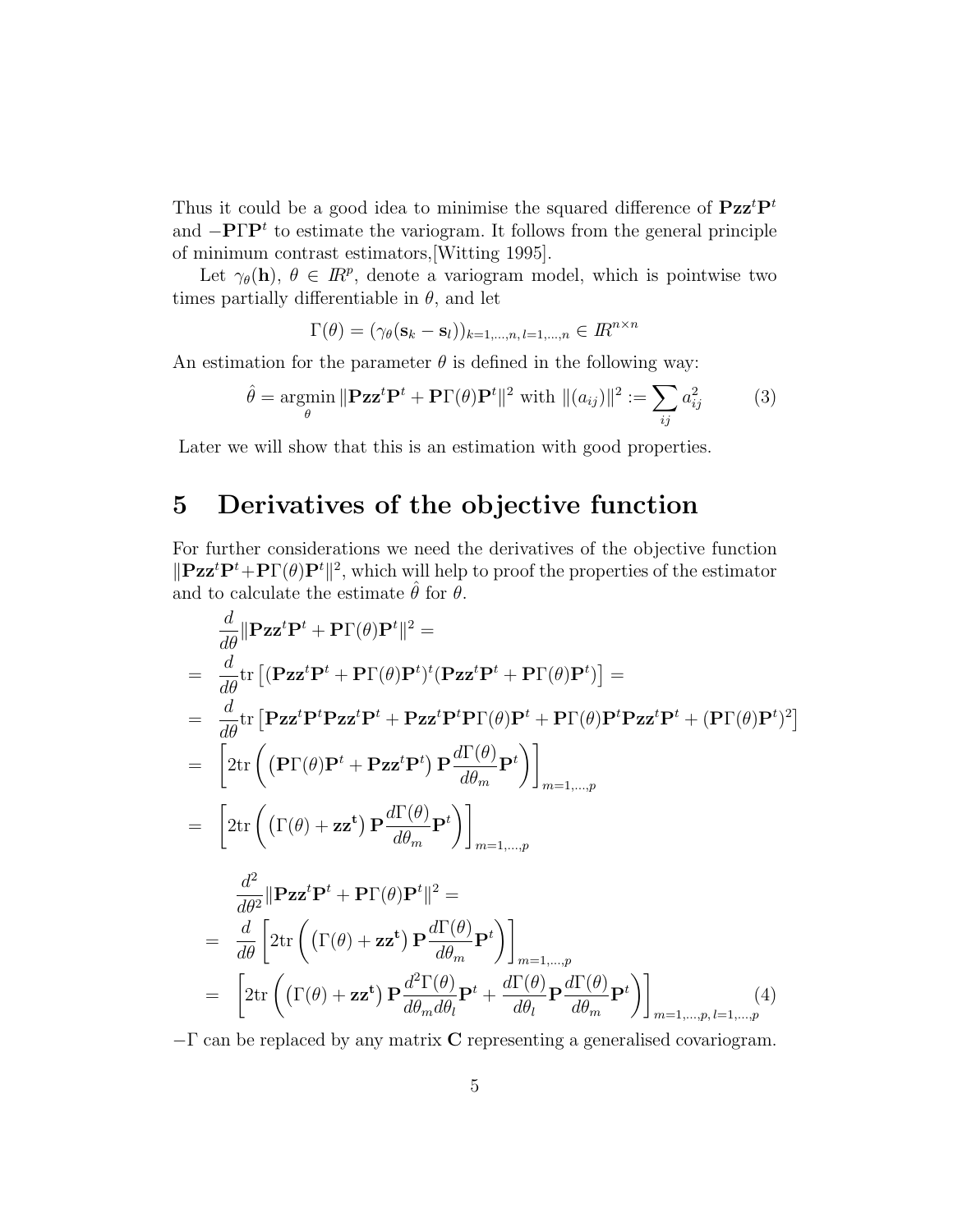### 6 Variogram models with linear parameterisation

Let us first consider the case of a class of variogram models which is linear in its parameters:

$$
\gamma(\mathbf{h}) = \sum_{m=1}^{p} \theta_m \gamma_m(\mathbf{h}), \quad \theta = (\theta_1, \dots, \theta_p) \in \Theta \subset (I\!R_0^+)^d \tag{5}
$$

where  $\gamma_1, \ldots, \gamma_n$  are conditionally negative definite functions. This is a model of possible variograms. To simplify the equations we define

$$
\mathbf{\Gamma}_m = (\gamma_m (\mathbf{s}_i - \mathbf{s}_j))_{i,j=1,\dots,n} \in I\!R^{n \times n}
$$

and get:

$$
\frac{d}{d\theta} \|\mathbf{P} \mathbf{z} \mathbf{z}^t \mathbf{P}^t + \mathbf{P} \Gamma(\theta) \mathbf{P}^t \|^2 =
$$
\n
$$
= (2 \text{tr} \left( \left( \Gamma(\theta) + \mathbf{z} \mathbf{z}^t \right) \mathbf{P} \Gamma_m \mathbf{P}^t \right) \right)_{m=1,\dots,p}
$$
\n
$$
d^2 \lim_{n \to \infty} t \mathbf{P}^t \left( \mathbf{P} \mathbf{P}^t \right)^2
$$

$$
\frac{d}{d\theta^2} \|\mathbf{P} \mathbf{z} \mathbf{z}^t \mathbf{P}^t - \mathbf{P} \Gamma(\theta) \mathbf{P}^t \|^2 =
$$
\n
$$
= (2 \text{tr } (\mathbf{P} \Gamma_l \mathbf{P} \Gamma_m \mathbf{P}^t))_{l=1,\dots,p, m=1,\dots,p} =: \mathbf{A}
$$

A is regular if and only if:

$$
\sum_{m=1}^{p} \theta_m \mathbf{P} \Gamma_m \mathbf{P}^t \neq 0 \quad \forall \theta \in \mathbb{R}^p \setminus \{0\}
$$

We call this an identifiability condition, since the parameter is fully identifiable from the second order properties of one realisation of  $Z(\mathbf{s})$  if and only if this condition holds. This follows from lemma 1 below. Note that this condition does not depend on the choice of P.

If this condition holds, then the second derivative is constant and positive definite since for all  $\theta \neq 0$  it holds

$$
\theta^t \mathbf{A} \theta = \left(\sum_{m=1}^p \theta_m \mathbf{P} \Gamma_m \mathbf{P}^t\right)^2 > 0
$$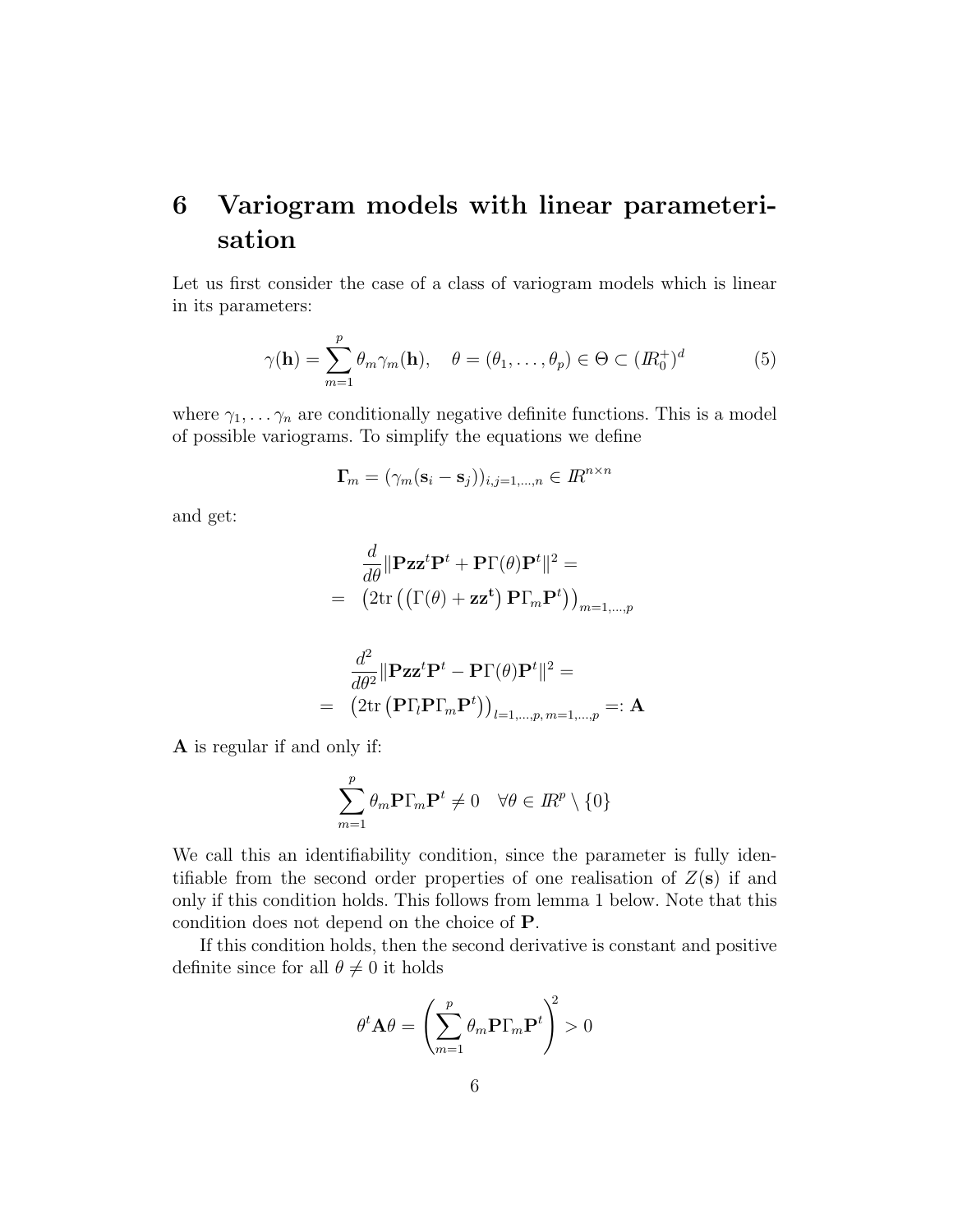and thus we can obtain the optimum from the linear equation:

$$
\hat{\theta} = -\mathbf{A}^{-1} \left[ 2 \text{tr} \left( (\mathbf{P} \mathbf{z} \mathbf{z}^{\mathbf{t}} \mathbf{P}) \Gamma_m \right) \right]_{m=1,\dots,p}
$$

Taking the expectation yields:

$$
E[\hat{\theta}] = -\mathbf{A}^{-1} \left[ 2 \text{tr} \left( -(\mathbf{P} \Gamma \mathbf{P}) \Gamma_m \right) \right]_{m=1,...,p}
$$
  
=  $\mathbf{A}^{-1} \left[ 2 \text{tr} \left( \left( \sum_{l=1}^p \theta_l \Gamma_l \right) \mathbf{P} \Gamma_m \mathbf{P}^t \right) \right]_{m=1,...,p}$   
=  $\mathbf{A}^{-1} \left[ 2 \text{tr} \left( \mathbf{P} \Gamma_l \mathbf{P} \Gamma_m \mathbf{P}^t \right) \right]_{m=1,...,p, l=1,...,p} \theta$   
=  $\mathbf{A}^{-1} \mathbf{A} \theta = \theta$ 

Thus  $\hat{\theta}$  is an unbiased estimator for  $\theta$ .

## 7 Consistency of the linear variogram estimator

To determine the variance of a variogram estimator we need assumptions concerning the moments of fourth order of the process and the measurement plan. We assume a measurement plan  $s_1, \ldots, s_n$ ,  $n = 1, \ldots, \infty$ .

$$
\mu_{ijkl} := \mathbf{cov}(Y(\mathbf{s}_i)Y(\mathbf{s}_j), Y(\mathbf{s}_l)Y(\mathbf{s}_m))
$$

For some constant  $C$  we assume:

$$
|\mu_{ijkl}| \leq \frac{1}{2}(D_{ik}D_{jl} + D_{il}D_{jk})
$$
\n(6)

where the maximum eigenvalue of the symmetric matrices  $\mathbf{D} = [D_{ij}]_{i,j}$  is bounded by a constant C

$$
\frac{\|\mathbf{D}\mathbf{v}\|}{\|\mathbf{v}\|} < C \in \mathbb{R} \tag{7}
$$

This is true for all random fields reaching independence within a finite range and regular measurement plans increasing proportional to n. Further we assume:

$$
\left\| \sum_{l=1}^{p} \theta_l P C_l P^t \right\|^2 \ge \frac{1}{c} \|\theta\|^2 n, \quad \forall \theta \in I\!\!R^p \setminus \{0\} \tag{8}
$$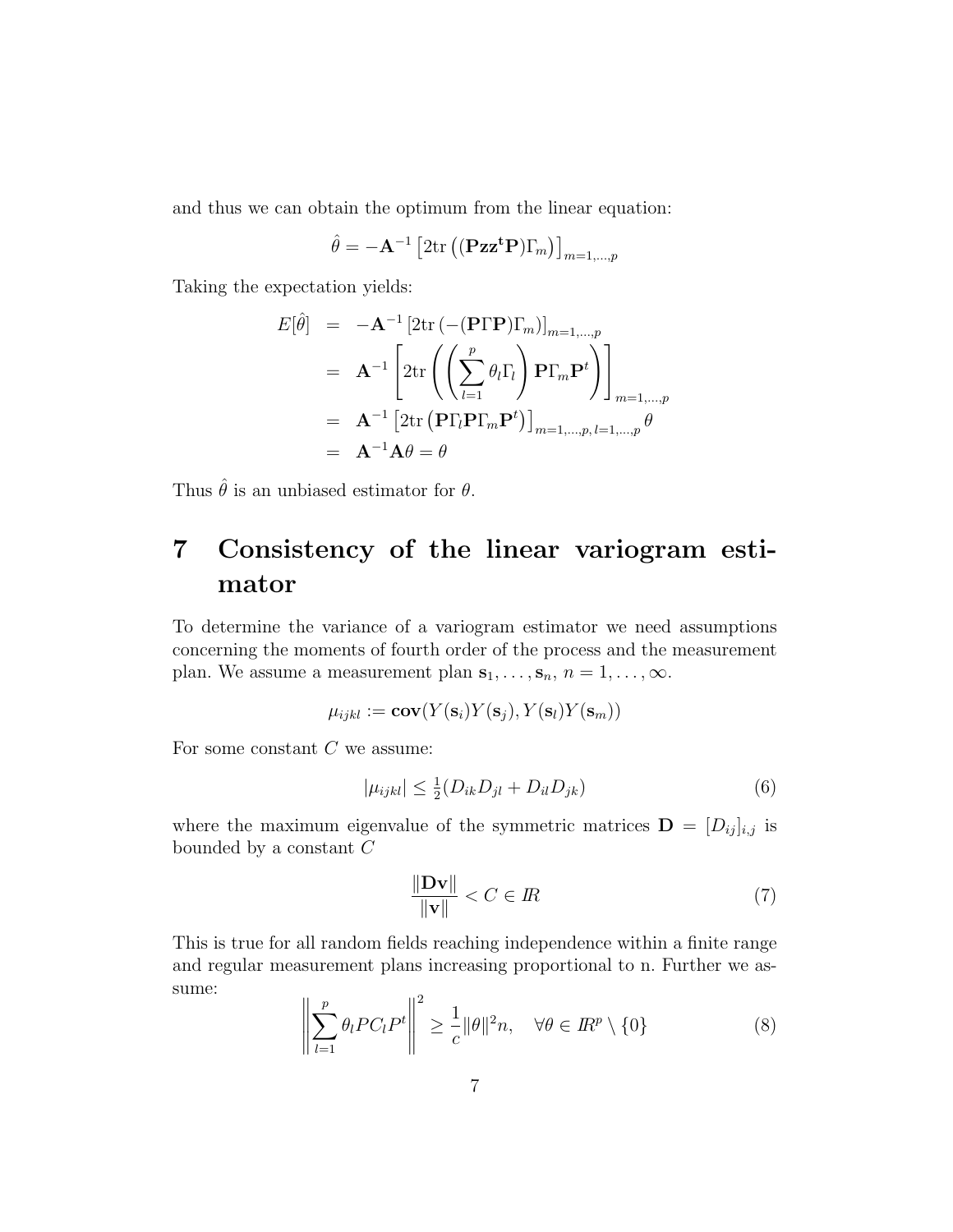i.e. the average amount of new information about the covariogram per new observation does not fall under some limit. It is a condition on the combination of trend, measurement plan and variogram model.

To proof the consistency of  $\hat{\theta}$  we need a precise understanding of its structure. Let  $a: I\!R^{n \times n} \to I\!R^{n^2}$ ,

$$
a((b_{ij})_{ij}) = (b_{((k-1) \bmod n)+1, \lfloor k/n+1 \rfloor})_{k=1,\dots,n^2}
$$

denote an embedding of the  $\mathbb{R}^{n \times n}$  matrix space into the  $\mathbb{R}^{n^2}$  vector space. With:

$$
\mathbf{M} := [\theta_l a (PC_l P^t)_k]_{k,l} \in I\!\!R^{n^2 \times p}
$$

we can rewrite  $\hat{\theta}$  as:

$$
\hat{\theta} = (\mathbf{M}^t \mathbf{M})^{-1} \mathbf{M}^t a(\mathbf{z} \mathbf{z}^t) = \mathbf{M}^- a(\mathbf{z} \mathbf{z}^t)
$$

where  $M^-$  denotes the Moore–Penrose–inverse of M. From condition (8) we conclude that  **has full row rank and that the smallest singular value of**  $**M**$ different from 0 is not smaller than  $\sqrt{\frac{n}{c}}$ , and thus the largest singular value of  $M^-$  is not larger than  $\sqrt{\frac{c}{n}}$ .

Let

$$
V := \mathbf{Var}(a(\mathbf{z}\mathbf{z}^t)) = (\mathbf{cov}(a(\mathbf{z}\mathbf{z}^t)_k, a(\mathbf{z}\mathbf{z}^t)_l))_{kl} = (\mu_{ijkl})_{ij,kl} \in \mathbb{R}^{n^2 \times n^2}
$$

From equation (6) we get<sup>1</sup>  $V \leq_L \mathbf{D} \otimes \mathbf{D}$  and thus

$$
\|\mathbf{Var}(\hat{\theta})\| = \|M^{-}VM^{-t}\| \le \sqrt{\frac{c}{n}}C^2\sqrt{\frac{c}{n}} = \frac{cC^2}{n}
$$

Thus we derive weak consistency, and the usual  $\sqrt{n}$ -convergence rate for  $\hat{\theta}$ .

### 8 The empirical variogram corrected for trend

We could try to use these results to estimate the empirical variogram in the presence of trend. We just have to specify the variogram model as a step function of the form

$$
\gamma_{\theta}(\mathbf{h}) := \begin{cases} 0, & 0 \\ \theta_k, & h_{k-1} \leq \|\mathbf{h}\| \leq h_k \end{cases}, \quad 0 = h_0 < \ldots < h_p = \infty
$$

<sup>&</sup>lt;sup>1</sup>" $\leq_L$ " denotes Loewner matrix half ordering:  $V \leq_L B \Leftrightarrow \forall v : v^t V v \leq v^t B v$  and  $\otimes$ denotes the tensor product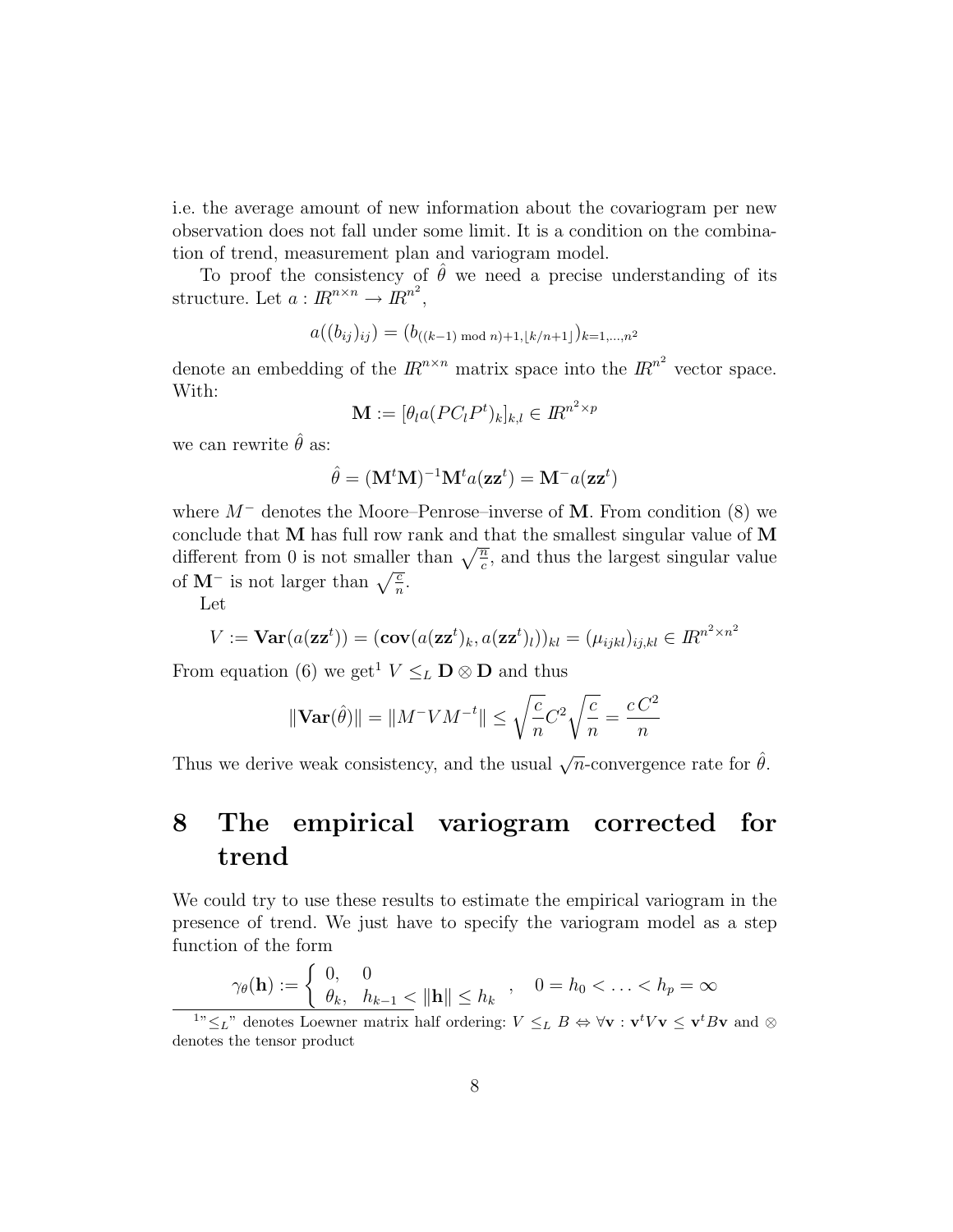where the  $h_k$  represent limits of distance classes. When fitting this step function we could hope to get a corrected empirical variogram using the general unbiasedness and consistency theorems, but we find the serious problem of trade off between estimation variance and estimation bias due to the model misspecification. The model is misspecified because the true variogram is not a step function and this introduces a bias in the parameter estimation. Thus we need a general theorem limiting the bias in the estimation of misspecified models.

**Theorem 1** Assume  $\gamma(\mathbf{h})$  to be the true variogram of  $Y(\mathbf{s})$  and

$$
\gamma_{\theta}(\mathbf{h}) = \sum_{m=1}^{p} \theta_{m} \gamma_{m}(\mathbf{h}), \quad \theta = (\theta_{1}, \dots, \theta_{p}) \in W
$$

a misspecified model for  $\gamma$  such that

$$
\exists \theta_0 \,\exists \,\varepsilon : \sum_{i,j} (\gamma_{\theta_0}(\mathbf{x}_i - \mathbf{x}_j) - \gamma(\mathbf{x}_i - \mathbf{x}_j))^2 \le n\varepsilon \tag{9}
$$

then

$$
(E[\hat{\theta} - \theta_0])^2 \le \frac{\varepsilon}{\frac{1}{n} \inf_{\|\theta\| = 1} \|\sum_k \theta_k \mathbf{P} \Gamma_k \mathbf{P}^t\|^2} \quad (\le c\varepsilon)
$$

The interpretation of this theorem is that only misspecification of the variogram for large distances can lead to infinite ??? unbounded ??? bias in the estimation. Misspecification at small distances do not vanish but they are well bounded if  $\frac{1}{n} \inf_{\|\theta\|=1}$  $\|\sum_k \theta_k \mathbf{P} \Gamma_k \mathbf{P}^t\|^2$  is large. This term is closely related to the identifiability condition and we can therefore interpret it as a bound for the estimation error for "very" identifiable parameters. *Proof:*  $\hat{\theta}$  can be written in the form:

$$
\hat{\theta} = \mathbf{M}^- a(\mathbf{z} \mathbf{z}^t)
$$

$$
E[\hat{\theta} - \theta_0] = \mathbf{M}^- (a(\Gamma) - a(\Gamma(\theta_0)))
$$

from equation (9) we get:

$$
||a(\Gamma) - a(\Gamma(\theta_0))||^2 \le n\varepsilon
$$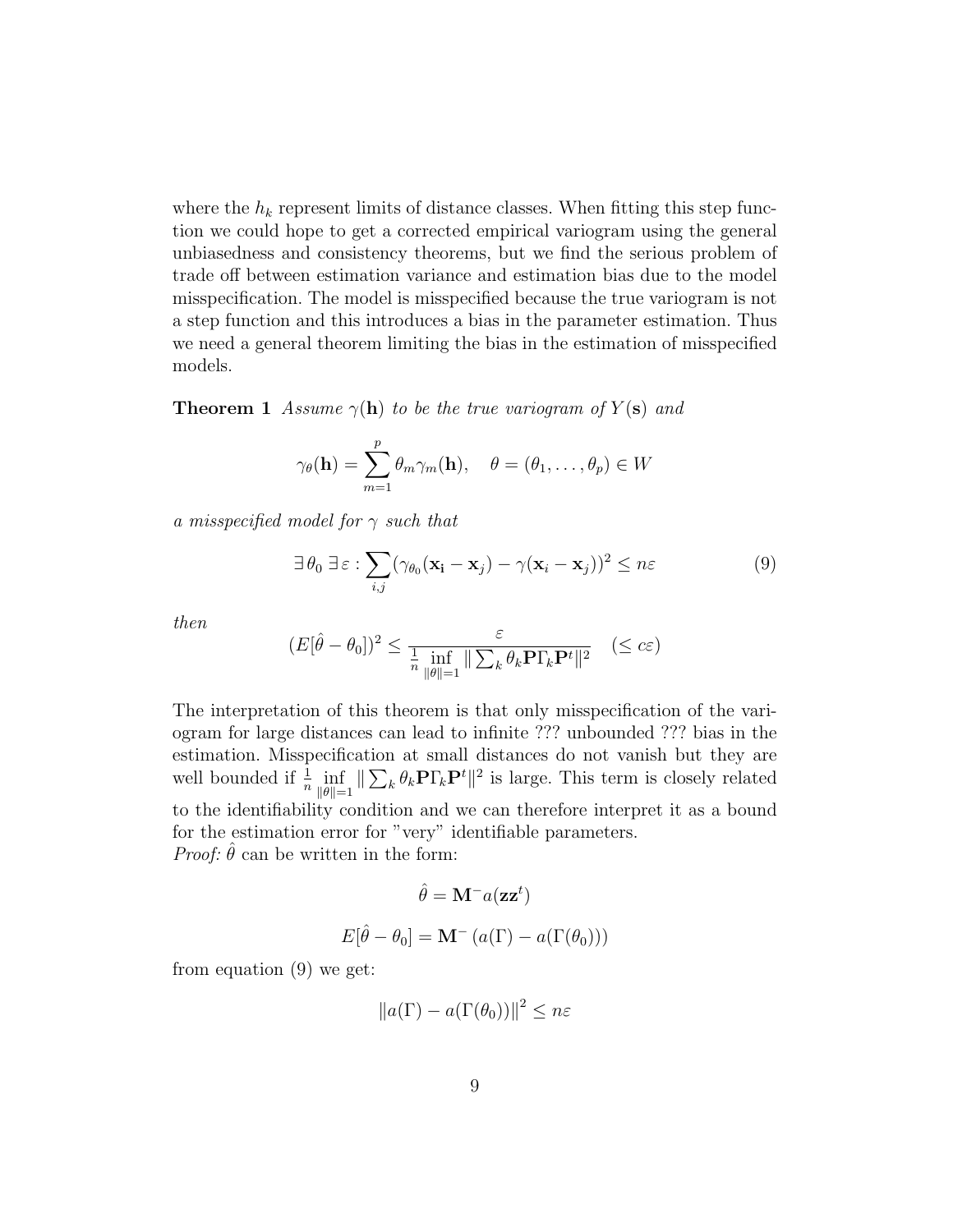Since  $\inf_{\|\theta\|=1}$  $\|\sum_k \theta_k \mathbf{P} \Gamma_k \mathbf{P}^t\|$  is the smallest singular value of **M** different from  $0, \ \left(\inf_{\|\theta\|=1}$  $\parallel \sum_k \theta_k \mathbf{P} \Gamma_k \mathbf{P}^t \parallel$  $\int^{-1}$  is the largest singular value of M<sup>-</sup> and thus:  $\|M^{-}\left(a(\mathbf{P}\Gamma\mathbf{P}^{t})-a(\mathbf{P}\Gamma(\theta_{0})\mathbf{P}^{t})\right)\|^{2} \leq \frac{n\varepsilon}{\|x\| \|\mathbf{P}\|^{2} n}$  $\inf_{\|\theta\|=1}$  $\|\sum_k \theta_k \mathbf{P}\Gamma_k\mathbf{P}^t\|^2$ 

q.e.d.

Note that even the classical empirical variogram is biased due to misspecification of the model, but we can prove that the bias is bounded by  $1\varepsilon$ representing the fact that the expectation of the variogram estimator at a lag h we can take as a value of any of the lags in the corresponding bin. The bias with the trend corrected estimation has a more complicated structure, but it is larger only by the factor:

$$
\inf_{\|\theta\|=1} \|\sum_{k} \theta_k \mathbf{P} \Gamma_k \mathbf{P}^t\|^2
$$

### 9 General parameterisation

Most variogram models used in practice are not of the from (5), e.g. the exponential variogram model:

$$
\gamma(\mathbf{h}) = \theta_1 \left( 1 - e^{-\theta_2 \|\mathbf{h}\|} \right), \theta_1, \theta_2 \ge 0
$$

Let us now consider the problem of fitting a variogram model not linear in the parameter  $\theta$ , using the estimator:

$$
\hat{\theta} = \underset{\theta}{\operatorname{argmin}} \|\mathbf{P} \mathbf{z} \mathbf{z}^t \mathbf{P}^t + \mathbf{P} \Gamma(\theta) \mathbf{P}^t\|^2 \tag{10}
$$

To guarantee the existence of the (not necessarily unique) global optimum we restrict the parameters to a closed set. Since the Hessian–matrix of the objective function:

$$
v(\theta) := \|\mathbf{P} \mathbf{z} \mathbf{z}^t \mathbf{P}^t + \mathbf{P} \Gamma(\theta) \mathbf{P}^t\|^2
$$

given in equation (4) is not always positive definite it is not trivial to find the global optimum, but we can use algorithms of global optimisation. Good starting values can be found by inspection of the corrected empirical variogram given in section 8.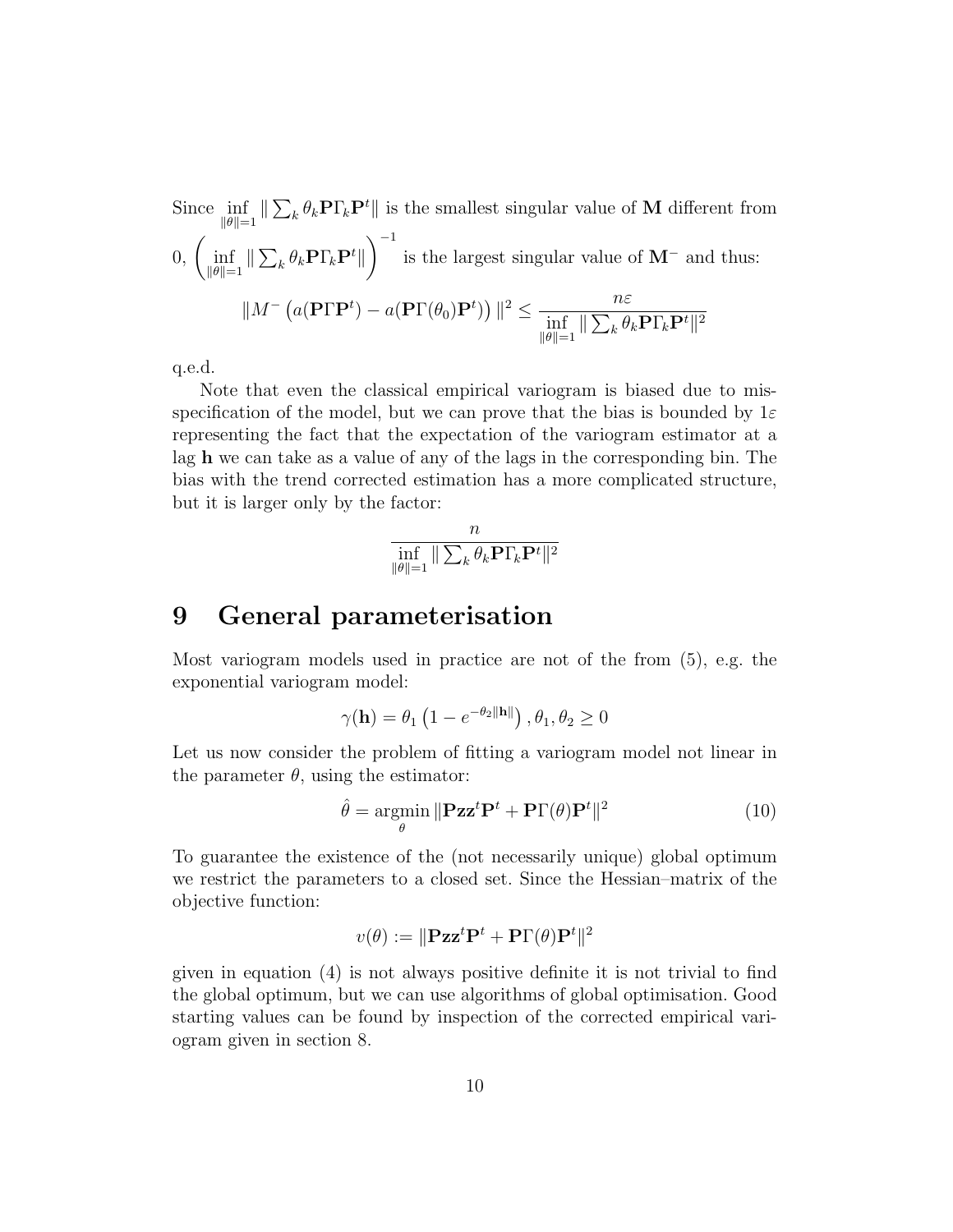### 10 Second–order identifiability

The difference of two variograms  $\gamma(\mathbf{h})$  and  $\tilde{\gamma}(\mathbf{h})$  is visible in the second order properties of observations at  $s_1, \ldots, s_n$  of one realisation of a random field  $Z(\mathbf{s})$  with random trend, if and only if the identifiability condition:

$$
\|\Delta(\theta,\theta_0)\|^2\neq 0
$$

holds. More precisely this is formulated in the following lemma.

**Lemma 1 (Second–order identifiability)** For two random fields  $Y(\mathbf{s})$ and  $\tilde{Y}(\mathbf{s})$  as in chapter 2 with variograms  $\gamma(\mathbf{h})$  and  $\tilde{\gamma}(\mathbf{h})$  there exist two fields  $Z(\mathbf{s}) = \beta^t \mathbf{f}(\mathbf{s}) + Y(\mathbf{s})$  and  $\tilde{Z}(\mathbf{s}) = \tilde{\beta}^t \mathbf{f}(\mathbf{s}) + \tilde{Y}(\mathbf{s})$  with  $\mathbf{f}(\mathbf{s})$  as in chapter 2 such that  $C = \dot{C}$  if and only if

$$
\mathbf{P}(\Gamma - \tilde{\Gamma})\mathbf{P}^t = 0
$$

Proof:

1) show  $\mathbf{C} = \tilde{\mathbf{C}} \Rightarrow \mathbf{P}(\Gamma - \tilde{\Gamma}) \mathbf{P}^t = 0$ 

$$
\mathbf{P}(\Gamma - \tilde{\Gamma})\mathbf{P}^t = \mathbf{P}\Gamma\mathbf{P}^t - \mathbf{P}\tilde{\Gamma}\mathbf{P}^t = -\mathbf{P}\mathbf{C}\mathbf{P}^t + \mathbf{P}\tilde{\mathbf{C}}\mathbf{P}^t = 0
$$

2) show  $\mathbf{P}(\Gamma - \tilde{\Gamma})\mathbf{P}^t = 0 \Rightarrow \exists Z, \tilde{Z}$  such that ... Let  $\mathbf{F}^-$  denote the Moore–Penrose–Inverse of F such that:  $\mathbf{F} \mathbf{F}^- \mathbf{F} = \mathbf{F}$ . Set

$$
\beta := -\mathbf{F}^{-}(1 - \mathbf{P})\mathbf{y}, \quad \tilde{\beta} := -\mathbf{F}^{-}(1 - \mathbf{P})\tilde{\mathbf{y}},
$$
  
 $\mathbf{z} = -\mathbf{F}\mathbf{F}^{-}(1 - \mathbf{P})\mathbf{y} + \mathbf{y} = -(1 - \mathbf{P})\mathbf{y} + \mathbf{y} = \mathbf{P}\mathbf{y}$ 

since  $\text{im}(1 - \mathbf{P}) = \text{im } \mathbf{F}$ . Analogously we get  $\tilde{\mathbf{z}} = \mathbf{P}\tilde{\mathbf{y}}$  and thus:

$$
E[Z(\mathbf{s}_i)] = 0 = E[\tilde{Z}(\mathbf{s}_i)]
$$

and

$$
\mathbf{Var}(\mathbf{z})=\mathbf{Var}(\mathbf{P}\mathbf{y})=-\mathbf{P}\Gamma\mathbf{P}=-\mathbf{P}\tilde{\Gamma}\mathbf{P}=\mathbf{Var}(\mathbf{P}\tilde{\mathbf{y}})=\mathbf{Var}(\tilde{\mathbf{z}})
$$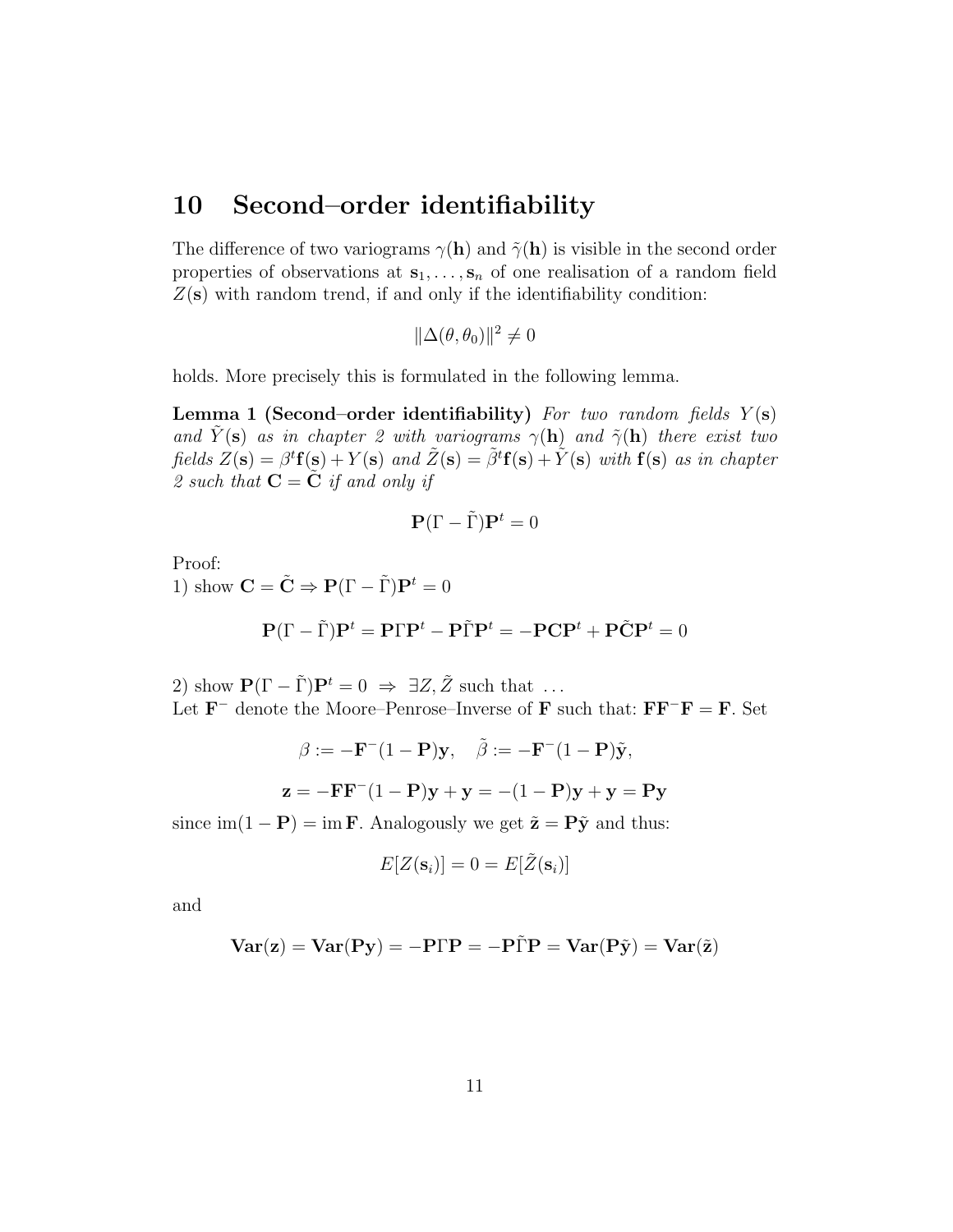#### 11 Relation to intrinsic random functions

An alternate approach for the estimation of covariograms in the presence of trend are intrinsic random functions of order k (IRFk) defined e.g. in [Cressie 1993][Chiles&Delfiner 1999]. The trend used in IRFk exploits a stationary trend model, i.e. it holds:

$$
\forall \alpha \ \exists \ \beta(\mathbf{h}) \ \forall \ \mathbf{s} : \alpha^t \mathbf{f}(\mathbf{s}) = \beta(\mathbf{h})^t \mathbf{f}(\mathbf{s} + \mathbf{h})
$$

Thus for  $\gamma_{mk}(\mathbf{s}_i, \mathbf{s}_j) = f_m(\mathbf{s}_i) f_k(\mathbf{s}_j)$  and any configuration of measurement locations it holds:

$$
\operatorname{im} \Gamma_{mk} \subset \operatorname{im} \mathbf{F}
$$

where

$$
\Gamma_m = \left(\gamma_m(\mathbf{s}_i, \mathbf{s}_j)\right)_{ij} = \left(f_m(\mathbf{s}_i) f_k(s_j)\right)_{ij}
$$

and thus

 $\mathbf{P}\Gamma_m\mathbf{P}^t=0$ 

Note that for symmetric  $\Gamma_m$  this is equivalent to:

 $\mathbf{P}\Gamma_m = 0$ 

Thus as a consequence of the theory given here, we can estimate  $\gamma(\mathbf{h})$  and  $c(\mathbf{h})$  only up the equivalence class given by the symmetric functions (i.e.  $\gamma(\mathbf{s}_i, \mathbf{s}_j) = \gamma(\mathbf{s}_j, \mathbf{s}_i)$  in  $\langle \gamma_{mk}(\mathbf{s}_i, \mathbf{s}_j) : m, k = 1, \dots, p \rangle$ . The same result was given for the generalised covariances in  $IRFk$ –theory, where these symmetric cross products are the even polynomials up to degree  $2n$ . Note that we have an implicit extension of the IRFk theory to all stationary trend models (e.g. harmonic trend functions) from the pure polynomial trend function in the classical IRFk theory. This paper can only deal with surfaces, which have a stationary covariogram. Thus for polynomial trend functions the class of processes described by IRFk is larger than the class of processes discussed in this paper.

On the other hand we get an interesting result for continuous trend models which are not translation invariant. Define the translation invariant part  $I_f$ of the model as:

$$
I_{\mathbf{f}} := \bigcap_{\mathbf{h} \in \mathbb{R}^d} \{ \alpha^t \mathbf{f}(\cdot + \mathbf{h}) : \alpha \in \mathbb{R}^p \}
$$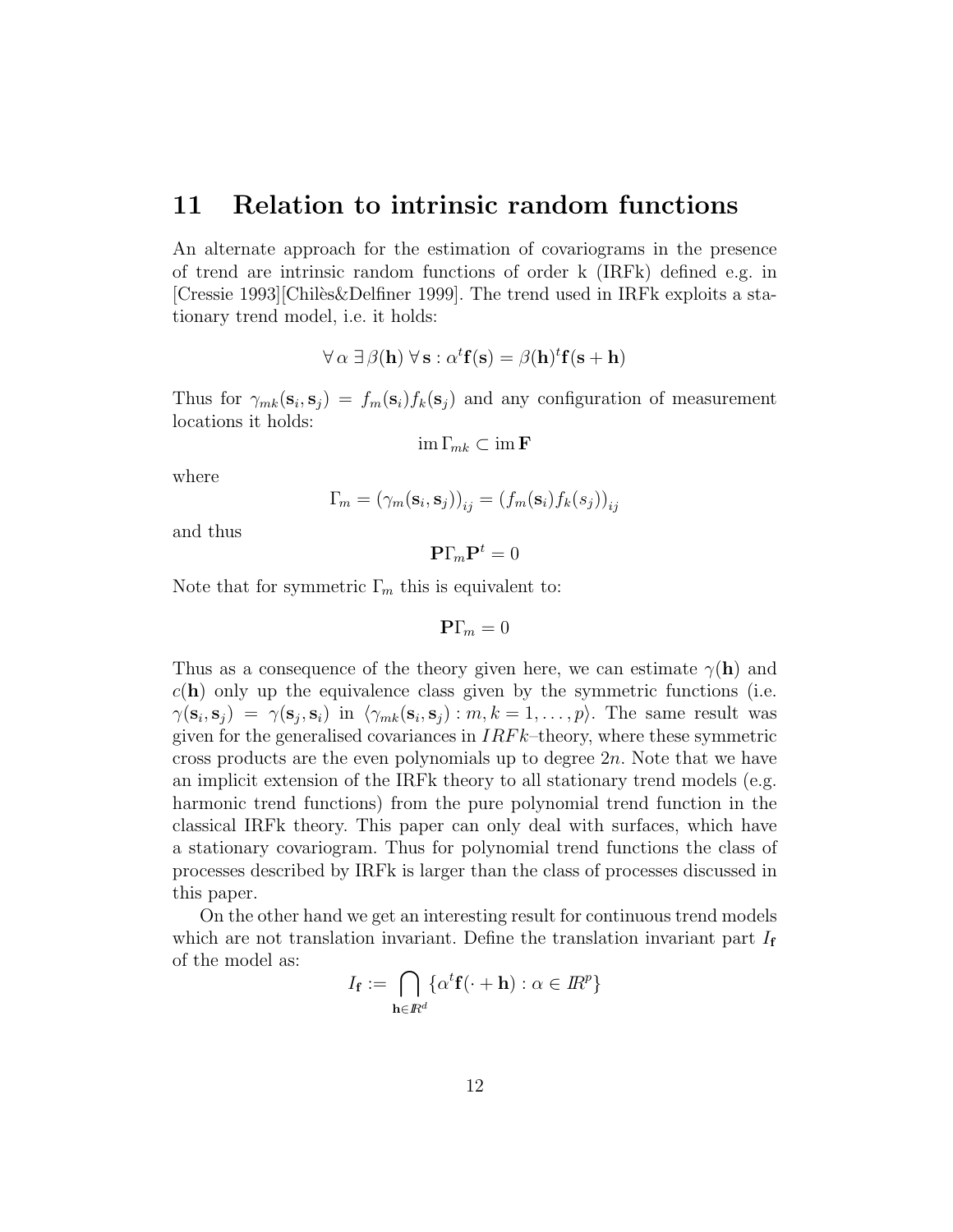Then there exist a measuring plan, such that  $c(\mathbf{h})$  and  $\gamma(\mathbf{h})$  are identifiable only up to differences in

$$
J_{\mathbf{f}} := \langle f_1(\mathbf{x}) f_2(\mathbf{y}) + f_2(\mathbf{x}) f_1(\mathbf{y}) : f_1, f_2 \in I_{\mathbf{f}} \rangle
$$

More precisely: When two covariance functions  $c_1(\mathbf{h})$ ,  $c(\mathbf{h})$  have a difference in  $J_{\mathbf{f}}$ :

$$
(c_1-c_2)(\mathbf{h}) \in J_f
$$

then the corresponding Pz have the same second order properties and we can not distinguish between these two processes covariance functions from our observation. However this is not necessary, since both lead to the same kriging weights and the same kriging errors. Whenever

$$
(c_1-c_2)(\mathbf{h}) \notin J_f
$$

we can make a measurement plan such that we can distinguish between these two and estimate the variogram.

Thus for the purpose of kriging it is sufficient to find a covariogram which only differs in by an element of  $J_f$  from the true covariogram c.

We now proof that we always choose such a plan of measurement locations: Let  $\gamma_o(\mathbf{h}) = (\gamma_1 - \gamma_2)(\mathbf{h})$  denote such a modelling direction not in  $J_{\mathbf{f}}$ . Since  $\gamma_o(\mathbf{h})$  is not in  $J_{\mathbf{f}}$  there exists an **x** such that  $\gamma_m(\cdot + \mathbf{h}) \notin {\alpha}^t \mathbf{f}(\cdot) : \alpha \in$  $\mathbb{R}^p$  and thus we get  $\mathbf{s}_1 = \mathbf{h}, \ldots, \mathbf{s}_n$  such that the first column of  $\Gamma_o$  is not in the image of **F** and thus  $\mathbf{P}\Gamma_o \neq 0$ . This means that changes of the covariance by adding any multiple of  $\Gamma_m$  are identifiable.

When we restrict ourselves to functions with the property  $\gamma(\mathbf{x}, \mathbf{y}) =$  $\gamma_S(\mathbf{x} - \mathbf{y})$  we can rewrite  $J_f$  as

$$
J_{\mathbf{f}S} = \langle f_1(\mathbf{x}) f_2(\mathbf{x} + \mathbf{h}) + f_2(\mathbf{x}) f_1(\mathbf{x} + \mathbf{h}) : f_1, f_2 \in I_{\mathbf{f}}, \mathbf{x} \in I\mathbb{R}^d \rangle
$$

### 12 Local trend surfaces

Sometimes we do not believe to know a model for the global trend, but we want to use a local trend model, which is only valid in a prespecified searching distance of the kriging estimator[Goovaerts 1997]. Since the covariogram estimator proposed in this paper relies on the global validity of the trend we have to modify it for considerations of local trend. The general idea of the estimator is that we filter the trend using a known projection matrix  $P$  and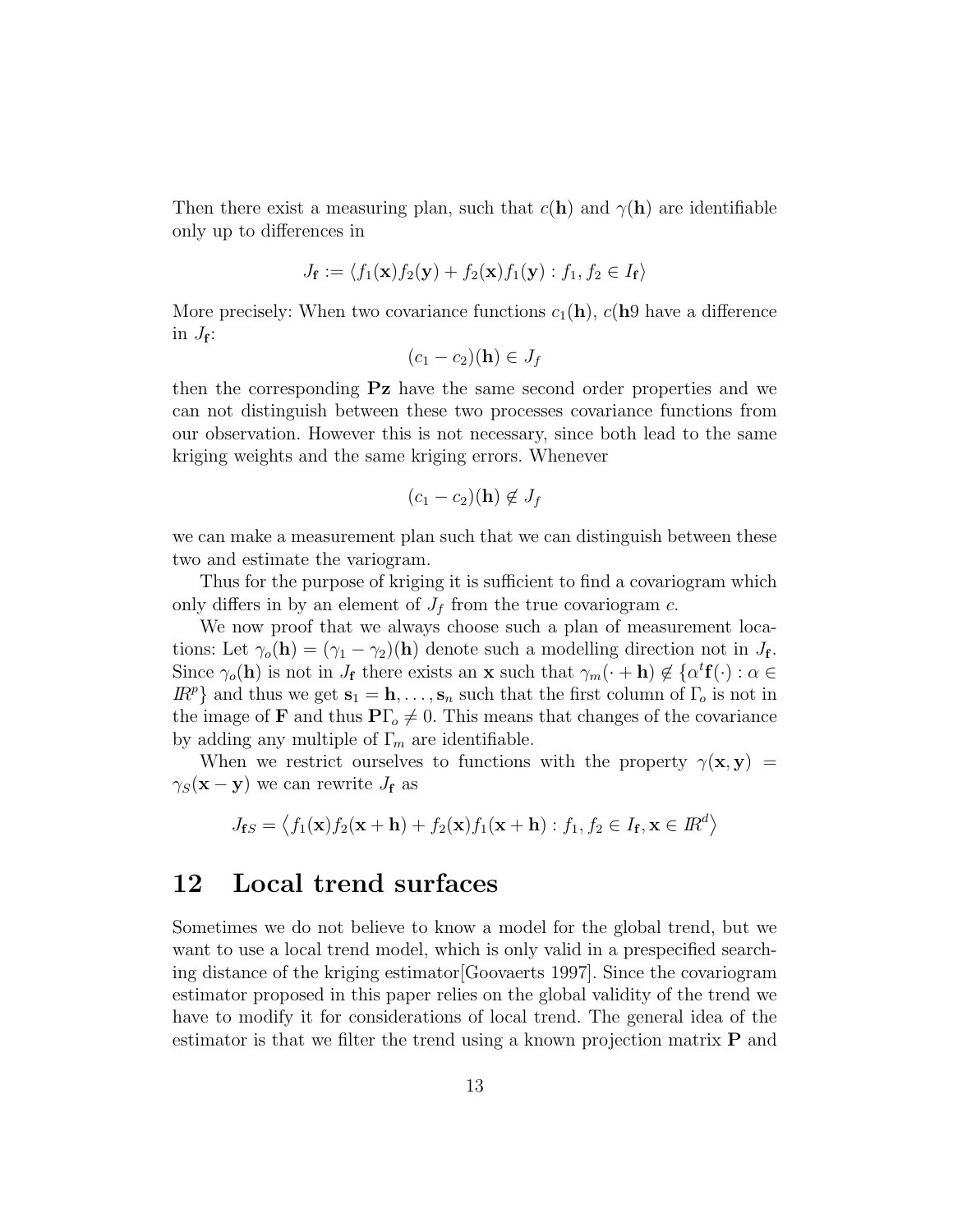compare every individual resulting covariance with the covariance calculated for such a transformed quantity from the covariogram model. This idea can be generalised. We only need to decide for every pair up to which distance  $h_{\text{max}}$  points should be taken into account for trend filtering. This results in a projection matrix that we can use to project a subset of the measurements only and to calculate the covariance of the resulting vectors. The corresponding pair can still be identified since we have only removed the trend estimated from its local neighbours. Then we can still compare this now locally filtered covariance with the appropriate theoretical one calculated with the following modified transformations:

$$
N_{kl}^{ij} := \begin{cases} \delta_{kl} , & \|\mathbf{s}_i - \mathbf{s}_j\| < h_{\text{max}} \land \|\mathbf{s}_i - \mathbf{s}_k\| < h_{\text{max}} \land \|\mathbf{s}_j - \mathbf{s}_k\| < h_{\text{max}} \\ 0 , & \text{otherwise} \end{cases}
$$
\n
$$
\mathbf{N}^{ij} := (N_{kl}^{ij})_{k=1,\dots,n} \quad \mathbf{P}^{ij} := 1 - \mathbf{N}^{ij} \mathbf{F} (\mathbf{F}^t \mathbf{N}^{ij} \mathbf{F})^{-1} \mathbf{F}^t \mathbf{N}^{ij} \quad \hat{\theta} := \operatorname*{argmin}_{\theta} \sum_{ij} \left( \mathbf{e}_i^t \mathbf{P}^{ij} (\mathbf{z} \mathbf{z}^t + \Gamma(\theta)) \mathbf{P}^{ij} \mathbf{e}_j \right)^2
$$

### 13 Conclusion

Even in situations of linear trend models it is possible to calculate empirical variograms and to fit variogram models consistently and unbiasedly. In the situation of universal kriging the variogram is fully identifiable up to a linear space depending on the translation invariant part of the trend. Two functions that cannot be distinguished by the variogram estimation procedure lead to the same kriging weights and errors. It it is therefore irrelevant which candidate we choose. This is very similar to what we have with intrinsic random functions, but it applies to any internal or external trend model and not only to very specific internal trend models as with intrinsic random functions. In practical applications we can, but need not, consider the generalised covariograms, because we can also fit ordinary variogram models to trended surfaces.

Thus universal kriging based on a universal method of variogram estimation is more flexible and more intuitive than kriging of intrinsic random functions.